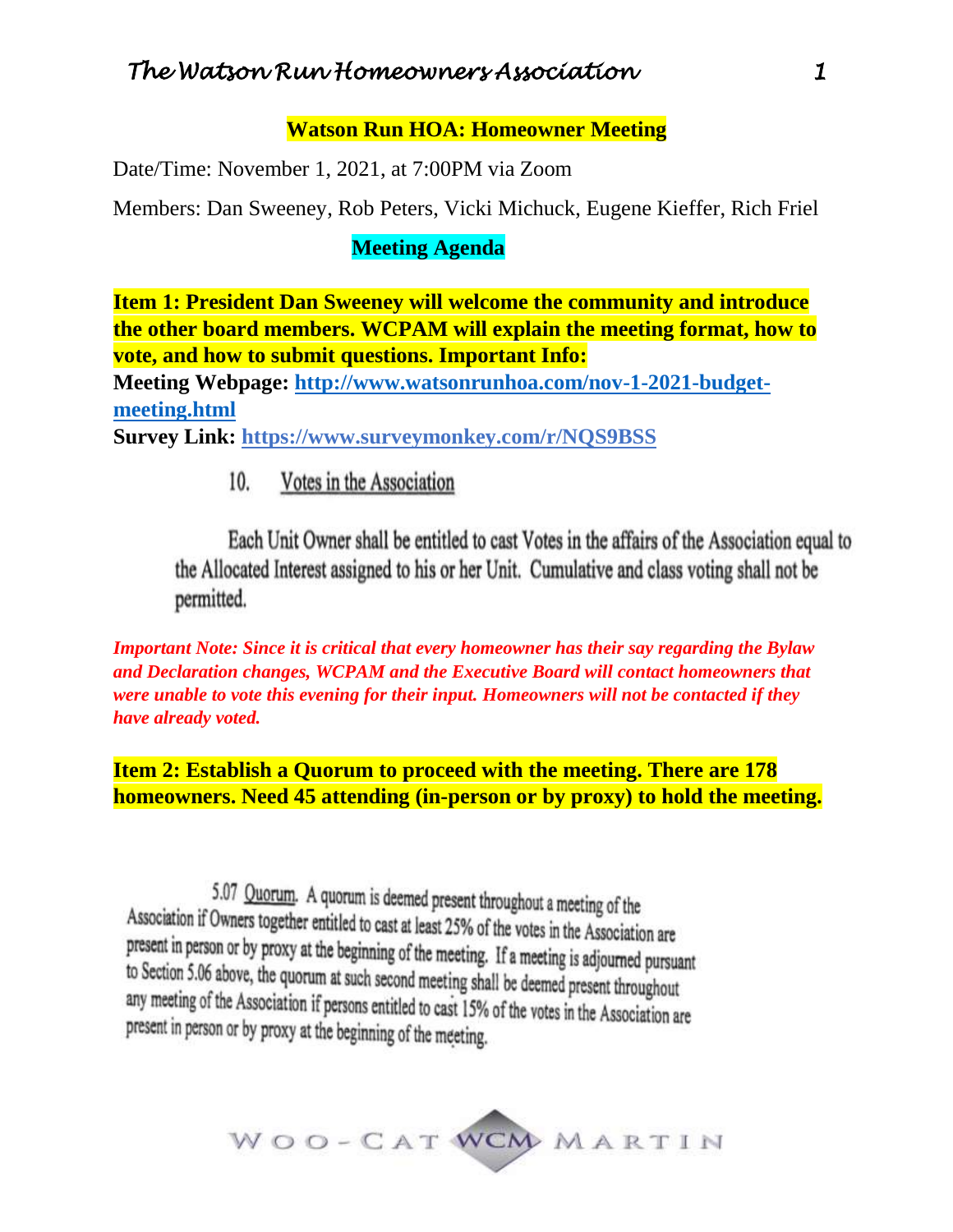#### **Item 3: 2021 Budget vs. Actual Report until September 30, 2021**

## **CHECKING - \$107,400.53 SAVINGS - \$256,582.13**

| <b>Watson Run HOA - 2021</b>        |                      |                       |                           |                          |               |                                                     |
|-------------------------------------|----------------------|-----------------------|---------------------------|--------------------------|---------------|-----------------------------------------------------|
|                                     | 9/1/2021 - 9/30/2021 |                       |                           | 1/1/2021 - 12/31/2021    |               |                                                     |
| <b>Account</b>                      | <b>Actual</b>        | <b>Budget</b>         | <b>Over Budget Actual</b> |                          | <b>Budget</b> | <b>Over Budget</b>                                  |
| <b>Income</b>                       |                      |                       |                           |                          |               |                                                     |
| <b>Association Fee Income</b>       |                      | \$35852.37 \$37113.00 |                           |                          |               | $-$ \$1260.63 \$301726.88 \$445356.00 - \$143629.12 |
| <b>BANK INTEREST</b>                | \$4.63               | \$0.00                | \$4.63                    | \$53.01                  | \$0.00        | \$53.01                                             |
| Convenience Fee                     | \$12.30              | \$0.00                | \$12.30                   | \$75.56                  | \$0.00        | \$75.56                                             |
| Interest Income                     | \$0.00               | \$30.00               | $-$ \$30.00               | \$0.00                   | \$360.00      | $-$ \$360.00                                        |
| Other Income                        | \$0.00               | \$0.00                | \$0.00                    | \$5338.00                | \$0.00        | \$5338.00                                           |
| <b>Watson Run Water Income</b>      | \$0.00               | \$0.00                | \$0.00                    | \$10.95                  | \$0.00        | \$10.95                                             |
| <b>Total for Income</b>             |                      | \$35869.30 \$37143.00 |                           |                          |               | -\$1273.70 \$307204.40 \$445716.00 -\$138511.60     |
| <b>Expenses</b>                     |                      |                       |                           |                          |               |                                                     |
| <b>Association Fees</b>             | \$0.00               | \$0.00                | \$0.00                    | \$4127.76                | \$0.00        | \$4127.76                                           |
| <b>Bank Fees</b>                    | \$35.95              | \$0.00                | \$35.95                   | \$273.05                 | \$0.00        | \$273.05                                            |
| <b>Legal and Professional Fees</b>  | \$0.00               | \$1000.00             | $-$1000.00$               | \$10354.70               | \$12000.00    | $-$1645.30$                                         |
| <b>SWM</b>                          | \$0.00               | \$875.00              | $-$ \$875.00              | \$0.00                   | \$10500.00    | $-$10500.00$                                        |
| WR - Admin & Postage                | \$350.00             | \$100.00              | \$250.00                  | \$933.57                 | \$1200.00     | $-$ \$266.43                                        |
| WR - CH Cable                       | \$0.00               | \$233.33              | $-$ \$233.33              | \$2608.36                | \$2800.00     | $-$191.64$                                          |
| WR - CH Cleaning                    | \$0.00               | \$666.67              | $-$ \$666.67              | \$4102.20                | \$8000.00     | $-$ \$3897.80                                       |
| WR - CH Maint Supplies              | \$0.00               | \$0.00                | \$0.00                    | \$463.96                 | \$0.00        | \$463.96                                            |
| WR - CH Propane                     | \$0.00               | \$291.67              | $-$ \$291.67              | \$4899.35                | \$3500.00     | \$1399.35                                           |
| WR - CH Sprinkler System            | \$0.00               | \$0.00                | \$0.00                    | \$1123.66                | \$0.00        | \$1123.66                                           |
| WR - CH Water & Sewer               | \$0.00               | \$125.00              | $-$125.00$                | \$240.00                 | \$1500.00     | $-$1260.00$                                         |
| WR - General Maintenance            | \$620.00             | \$1314.00             | $-$ \$694.00              | \$7918.47                | \$15768.00    | $-$ \$7849.53                                       |
| WR - Grounds & Maintenance          |                      | \$26948.00 \$15750.00 |                           | \$11198.00 \$106603.00   | \$189000.00   | -\$82397.00                                         |
| WR - Landscape Special Projects     | \$0.00               | \$0.00                | \$0.00                    | \$1048.49                | \$0.00        | \$1048.49                                           |
| WR - Liability & Casualty Insurance | \$0.00               | \$833.33              | $-$ \$833.33              | \$9433.24                | \$10000.00    | $-$ \$566.76                                        |
| WR - Management Fees                | \$3204.00            | \$3204.00             | \$0.00                    | \$28836.00               | \$38448.00    | $-$ \$9612.00                                       |
| WR - Replacement Reserve            | \$0.00               | \$3750.00             | $-$ \$3750.00             | \$26750.00               | \$45000.00    | $-$18250.00$                                        |
| WR - Security Alarm Monitoring      | \$1970.80            | \$2083.33             | $-$112.53$                | \$23792.98               | \$25000.00    | $-$1207.02$                                         |
| WR - Snow Removal                   | \$0.00               | \$2916.67             | $-$ \$2916.67             | \$36247.44               | \$35000.00    | \$1247.44                                           |
| WR - Tax Return                     | \$0.00               | \$0.00                | \$0.00                    | \$600.00                 | \$500.00      | \$100.00                                            |
| WR - Trash Removal                  | \$2658.00            | \$2500.00             | \$158.00                  | \$27397.52               | \$30000.00    | $-$ \$2602.48                                       |
| WR- CH Electric                     | \$322.99             | \$250.00              | \$72.99                   | \$2500.84                | \$3000.00     | $-$ \$499.16                                        |
| WR-Electric Street Lights           | \$220.39             | \$375.00              | $-$154.61$                | \$2295.14                | \$4500.00     | $-$ \$2204.86                                       |
| <b>WR Pool</b>                      | \$0.00               | \$833.33              | $-$ \$833.33              | \$8690.07                | \$10000.00    | $-$1309.93$                                         |
| <b>Total for Expenses</b>           |                      | \$36330.13 \$37101.33 |                           | $-$ \$771.20 \$311239.80 |               | $$445716.00$ -\$134476.20                           |
| <b>Net Operating Income</b>         | $-$ \$460.83         | \$41.67               | $-$ \$502.50              | -\$4035.40               | \$0.00        | $-$ \$4035.40                                       |

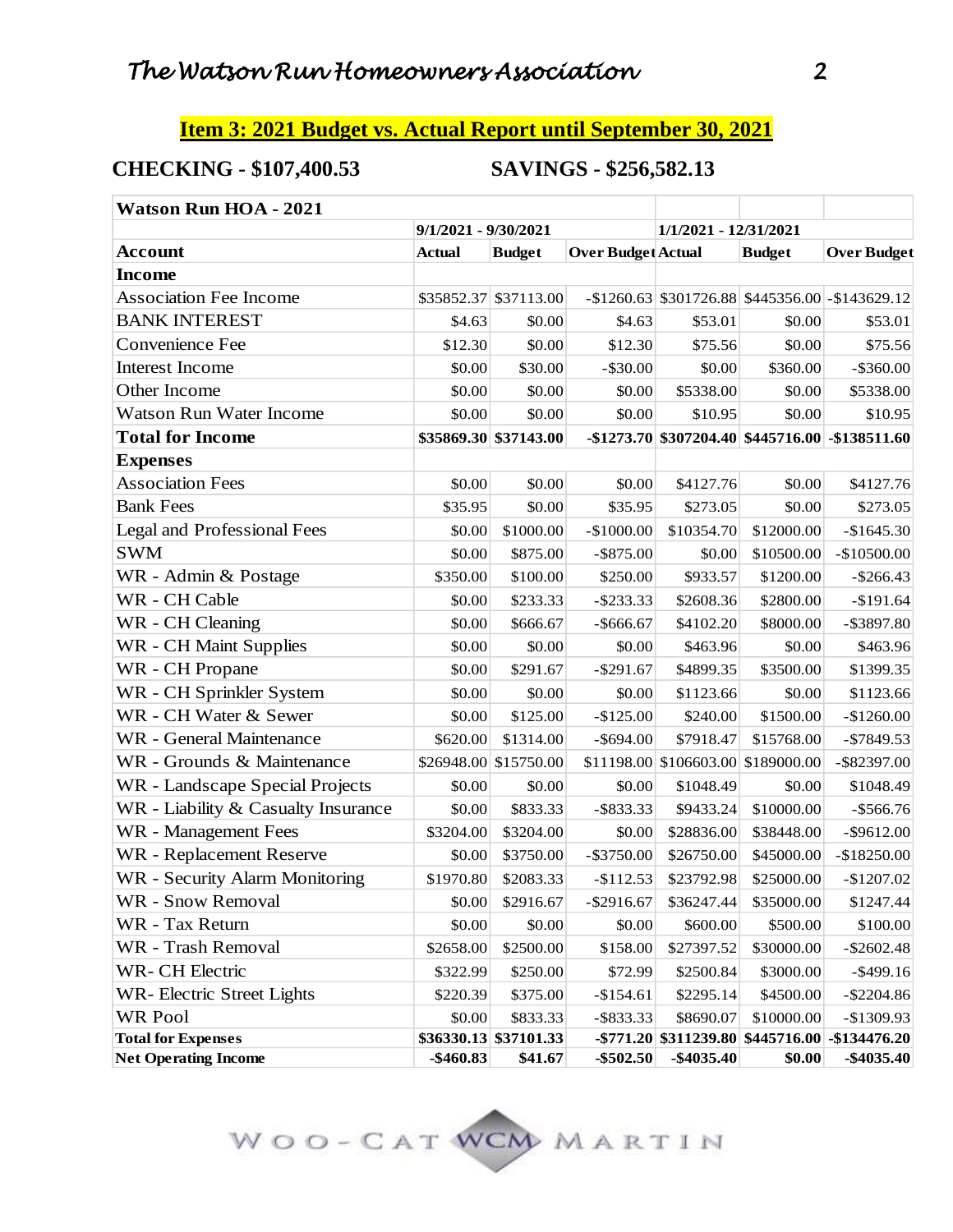#### **Item 4: 2022 Budget Review**

#### A. **Governing Document Budget Process**

Section 9.5. Budget Adoption. Immediately after adoption of any proposed budget or approval of any non-budgeted capital expenditure in excess of \$2,500.00 for the Community, the Executive Board shall provide a copy or summary of the budget and notice of any such capital expenditure approved by the Executive Board to all the Unit Owners. Unless a majority of all Unit Owners vote to reject the budget or any such capital expenditure approved by the Executive Board, within thirty (30) days after the approval, the budget or capital expenditure is ratified. In the event the proposed budget is rejected, the periodic budget last ratified by the Unit Owners shall be continued until such time as a subsequent budget is adopted by the Executive Board, and such subsequent budget is not rejected in accordance with this Section 9.5<br>and Section 5202(b) of the district of the district of the district of the district of the district of the district of the dis and Section 5303(b) of the Act.

## **B. 2022 Budget Explanation & 2022 Budget Presentation**

**The Executive Board (EB) unanimously approved the 2022 budget with a \$14.50/month increase at their September 30, 2021, meeting. The increase over 2021 dues results in a yearly increase of \$174.00. The EB wishes to point out that if the EB keeps the dues at \$208.50, residents would have been charged \$620.00 due to the actual 2022 costs for water and the mandatory home fire alarms. The actual cost of water to each resident for 2022 is going to be \$480.00 per year. The actual cost for home fire alarm monitoring is going to be \$140.00 per year for each resident. The EB was able to work those costs into the 2022 budget for a total overall increase of only \$174.00. Residents will not pay an extra fee for water or for their fire alarm. Starting January 2022, each resident will pay \$223.00 per month and that covers: water, trash, home fire alarm, landscaping, pool, clubhouse, and snow removal. The EB is notifying residents of these changes so they may review before the 2022 budget meeting.**

**\*The Executive Board will take a 5-minute break to allow homeowners to submit budget questions.** 

**\*The Executive Board will read budget questions that were submitted before and after the budget presentation.**

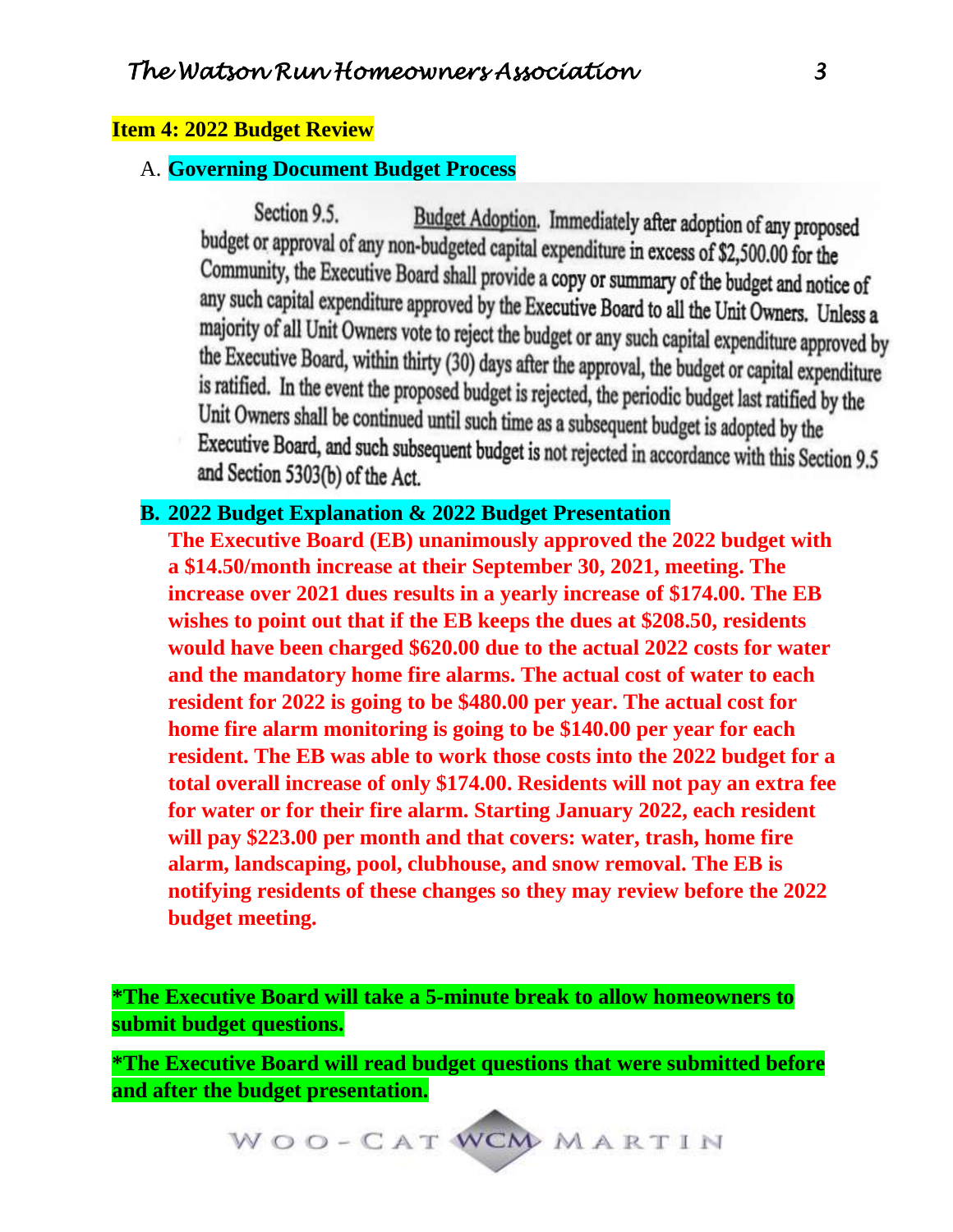## **Item 5: Review of the Voting Survey Questions**

## **Watson Run Governing Document Changes & 2022 Budget Survey Question Title**

1. Do you approve of the 2022 Watson Run Budget?

- $\Box$  Yes, I Approve
- $\Box$  No, I Do Not Approve

## **Question Title**

- 2. Do you approve of the changes to the Watson Run Bylaws?
- $\Box$  Yes, I Approve

 $\Box$  No, I Do Not Approve

#### **Question Title**

3. Do you approve of changing the amount that is added to our Capital Reserve fund from all resale activities? Currently, when a home is sold, the buyer must pay \$500.00. We are looking to change it to the buyer having to pay six (6) months of dues. The reason is to try to adequately fund our capital reserve fund each year without having to raise dues on current residents.

- Yes, I Approve
- No, I Do Not Approve

## **Question Title**

4. Do you approve of the board changing the governing documents, so any excess monies left in the HOA budget are transferred to the HOA's capital reserve budget, instead of being sent back to homeowners? The reason for this change is to prevent the administrative burden placed on our accounting team if they must send small amounts of money back to homeowners. This change will also help the board and future boards potentially avoid doing special assessments when actual monies needed to run the HOA exceed the budgeted amounts.

- О. Yes, I Approve
- No, I Do Not Approve O

## **Question Title**

5. For your responses to count, please write your full name and address in the box below. Only ONE vote per household.

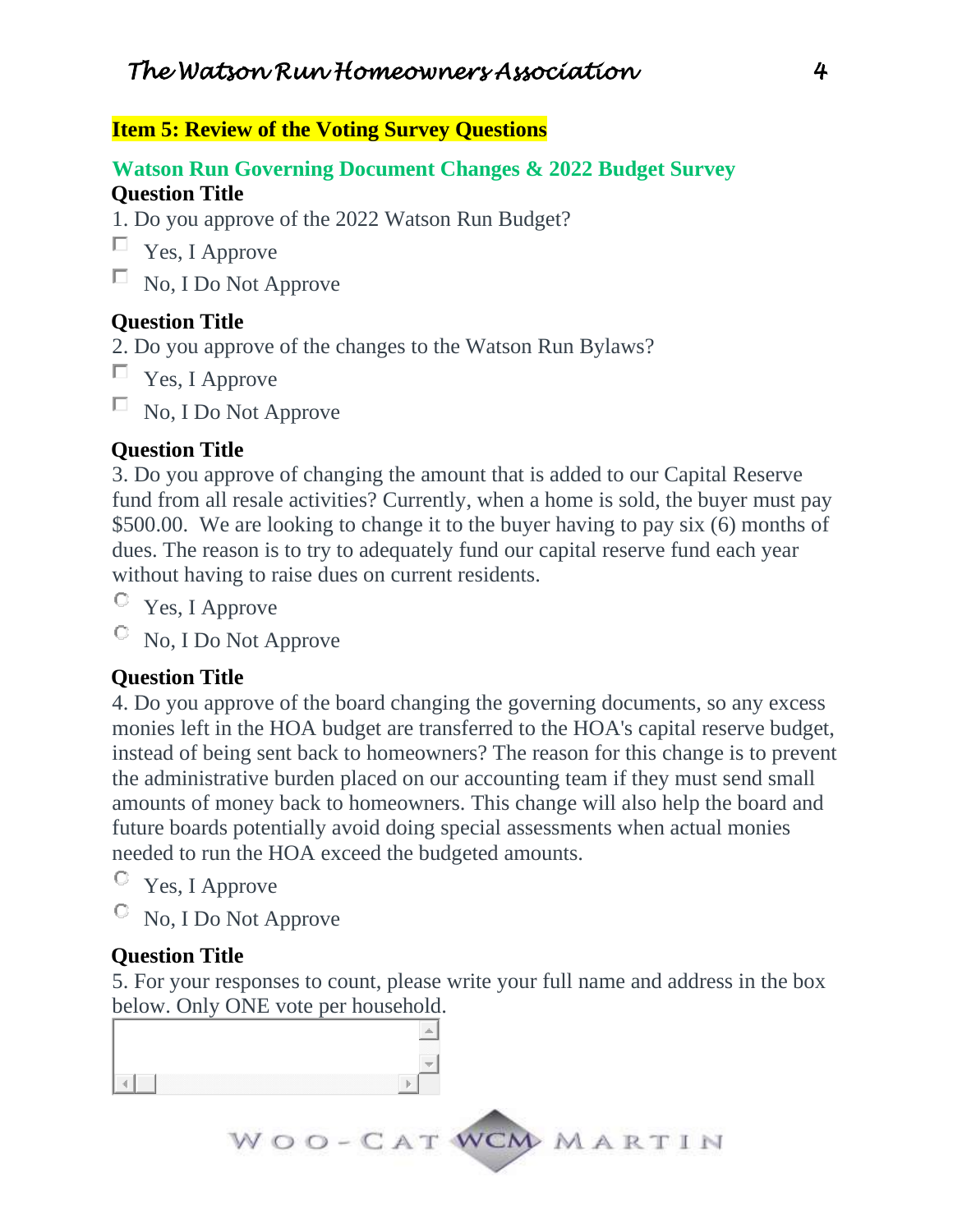**Item 6: Proposed Changes to the Bylaws Explanation – WCPAM will provide the background regarding bylaw changes and President Sweeney will review the Bylaw Changes the Board is proposing:**

## **A. Education - Governing Document Process for Amendments to the Declaration:**

#### **ARTICLE XVII**

# AMENDMENTS TO BYLAWS

Section 17.1. Amendments to Bylaws. The Bylaws may be amended only by the affirmative vote of Unit Owners having a majority of the votes in the Association, following Notice and Comment to all Unit Owners, at any meeting duly called for such purpose. Corrective amendments to the Bylaws may be effected in the same manner as amendments to the Declaration described in Section 16.6 hereof.

**Important Note: the governing documents have always allowed the Executive Board to remove a board member and/or for a board member to resign.**

4.07 Resignation and Removal. Any officer of the Association may resign at any time by written notice to the Executive Board. Any officer may be removed from office by vote of a majority of the directors at any meeting of the Executive Board. Any director who resigns or is removed as a director shall also be deemed to have resigned or been removed, ipso facto, from any office he may have held.

**\*The Executive Board will take a 5-minute break to allow homeowners to submit proposed Amendment questions.**

**\*The Executive Board will read Amendment questions that were submitted before and after the Amendment presentation.**

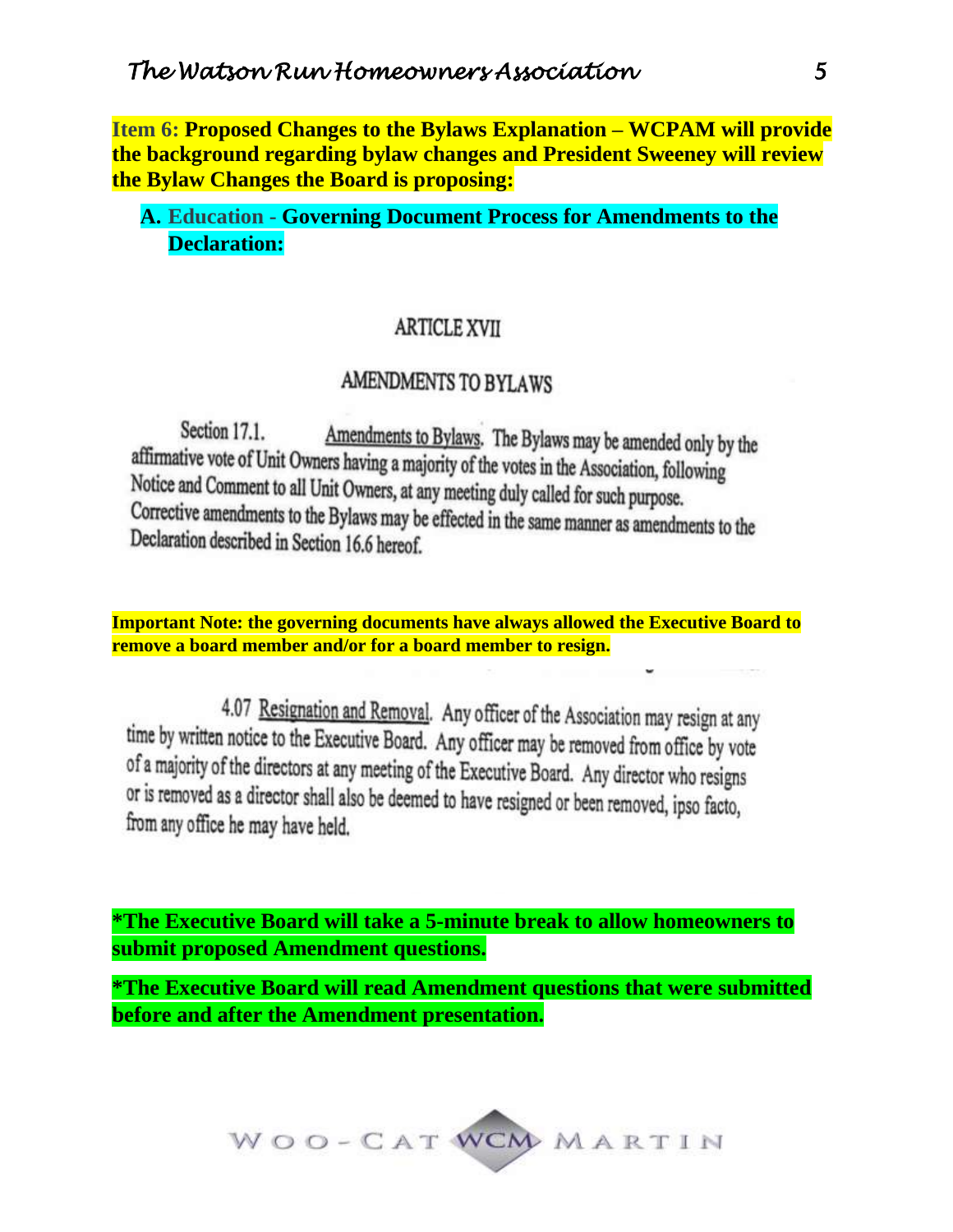**Item 7: Proposed Changes to the Declaration – WCPAM will review the proposed changes to the Declaration:**

## **B. Education – Governing Document Process for Amendments to the Declaration:**

#### **ARTICLE XVI**

#### AMENDMENTS TO DECLARATION

Section 16.1. Amendment Generally. Except in cases of amendments that may be executed by the Declarant in the exercise of its Special Declarant Rights, including those rights described in Articles XXI, XXII or XXIII of this Declaration, or by the Association pursuant to Section 16.6 hereof, or as otherwise permitted or required by other provisions of this<br>Declaration or the Association Declaration or the Act, this Declaration, including the Plats and Plans, may be amended only by vote or agreement of Unit Owners of Units to which at least eighty percent (80%) of the votes in the Association are allocated.

Section 16.2. Limitation of Challenges. No action to challenge the validity of an amendment adopted by the Association pursuant to this Article may be brought more than one year after the amendment is recorded.

Section 16.3. Recordation of Amendments. Every amendment to this Declaration shall be recorded in the county in which the Property is located and shall be effective<br>only on recording. An among the month which the Property is located and shall be effective only on recording. An amendment shall be indexed in the name of the Community in both the grantor and grantee index.

Execution of Amendments. Amendments to this Declaration Section 16.4. required by the Act to be recorded by the Association, which have been adopted in accordance with this Declaration and the Act, shall be prepared, executed, recorded and certified on behalf of the Association by any officer of the Association designated for that purpose or, in the absence of designation, by the president of the Association.

Section 16.7. Corrective Amendments. If any amendment is necessary in the judgment of the Executive Board to cure any ambiguity or to correct or supplement any provision of this Declaration, including the Plats and Plans, that is defective, missing or inconsistent with any other provisions contained therein or with the Act, or if such amendment is necessary to conform to the requirements of the Federal Housing Administration, Federal National Mortgage Association, the Federal Home Loan Mortgage Corporation or other agency or entity with national or regional standards for mortgage loans with respect to planned community projects, then at any time and from time to time the Executive Board may effect an appropriate corrective amendment without the approval of the Unit Owners or the holders of any Security Interest in all or any part of the Property, upon receipt by the Executive Board of an opinion from independent legal counsel to the effect that the proposed amendment is permitted by the terms of this Section 16.7.

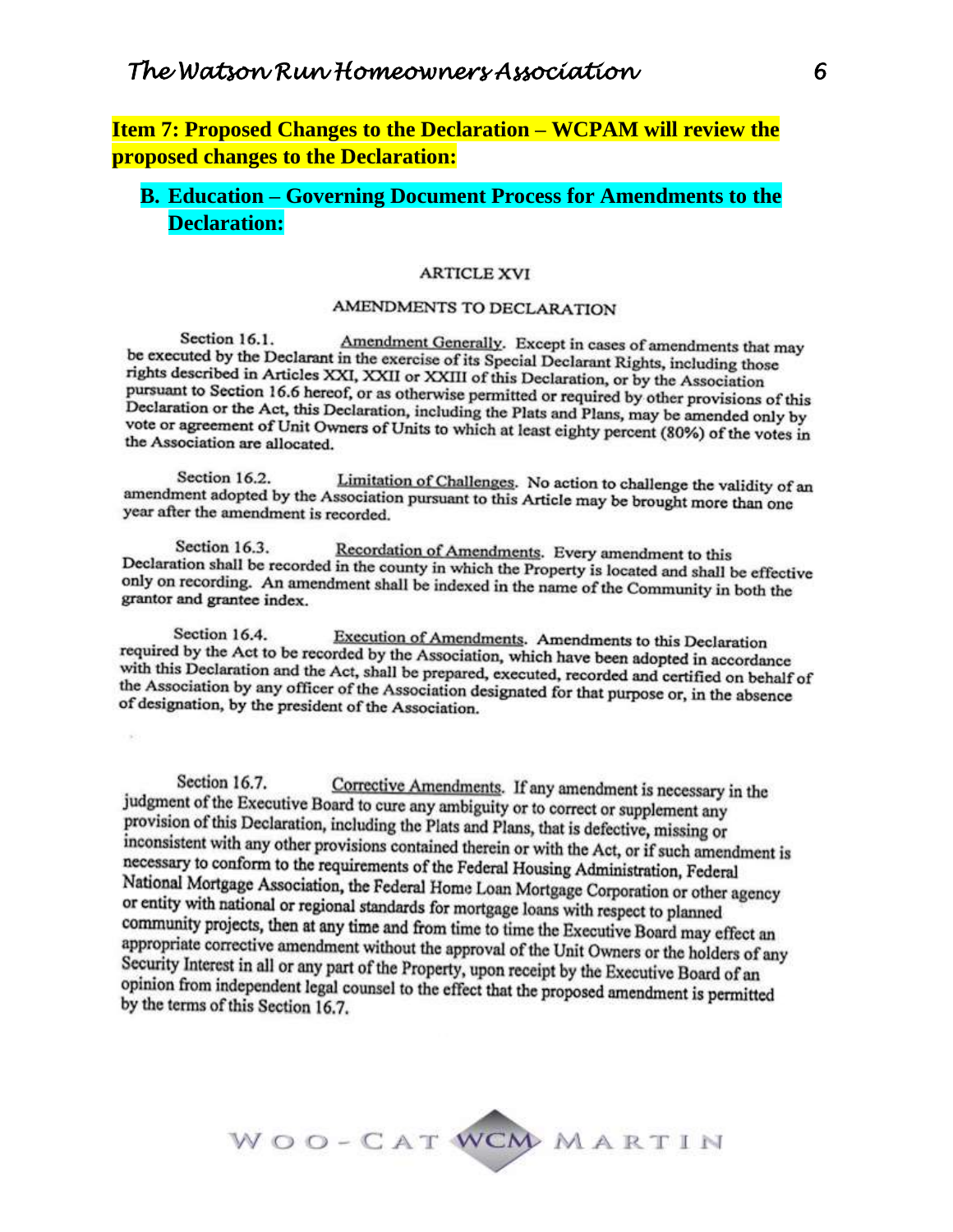## **C. Current Capital Reserve Language & Proposed Change to the Capital Reserve Fund:**

Section 9.13. Capital Reserve Fund. Commencing upon the First Settlement and thereafter at the closing with respect to each Initial Third Party Purchaser, the Association shall collect from each such purchaser of a Residential Unit the sum of Five Hundred Dollars (\$500.00), which amount shall be deposited and held in a separate account and used by the Association to establish a capital reserve account. No amount paid hereunder shall be considered an advance payment of regular Common Expense assessments. No Unit Owner is entitled to a refund of these monies from the Association upon the subsequent conveyance of his or her Unit or otherwise.

**Proposed Language Change: Do you approve of changing the amount that is added to our Capital Reserve fund from all resale activities? Currently, when a home is sold, the buyer must pay \$500.00. We are looking to change it to the buyer having to pay six (6) months of dues. The reason is to try to adequately fund our capital reserve fund each year without having to raise dues on current residents.**

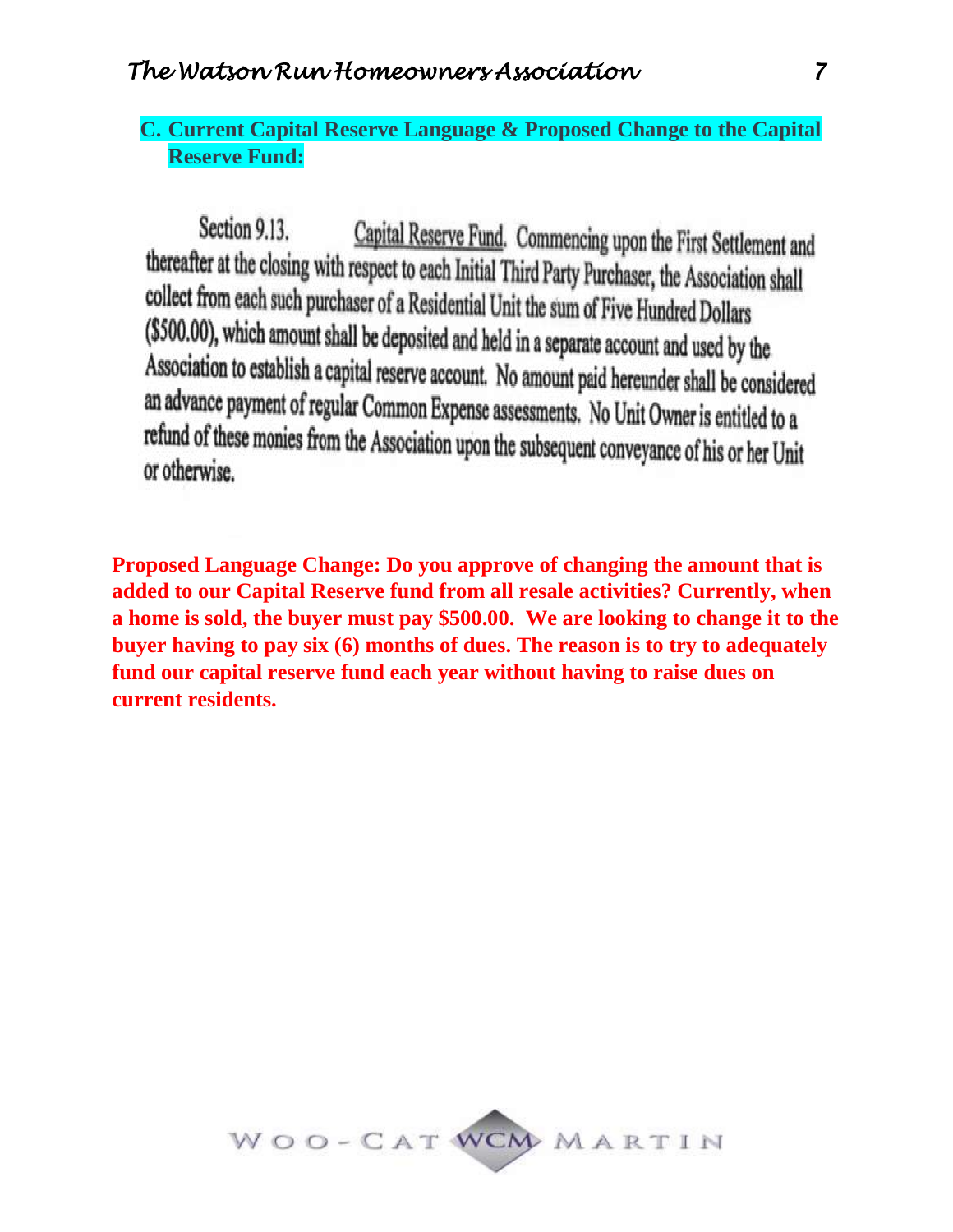# **D. Current Surplus Funds Language & Proposed Change to the Surplus Language:**

Section 9.14. Surplus Funds. Any excess amounts accumulated from Common Expense assessments, Limited Common Expense assessments or reserves, together with any<br>income related thereto, which expend the music is the server with any income related thereto, which exceed the amounts required for each, shall be credited to each<br>Unit in accordance with Section 5212 of the Action 1.1 With the contract of the distribution Unit in accordance with Section 5313 of the Act and shall be applied to subsequent assessments<br>against each such Unit until exhausted against each such Unit until exhausted.

**Proposed Language Change: Do you approve of the board changing the governing documents, so any excess monies left in the HOA budget are transferred to the HOA's capital reserve budget, instead of being sent back to homeowners? The reason for this change is to prevent the administrative burden placed on our accounting team if they must send small amounts of money back to homeowners. This change will also help the board and future boards potentially avoid doing special assessments when actual monies needed to run the HOA exceed the budgeted amounts.**

**\*The Executive Board will take a 5-minute break to allow homeowners to submit proposed Declaration questions.**

**\*The Executive Board will read Declaration questions that were submitted before and during the Declaration presentation.**

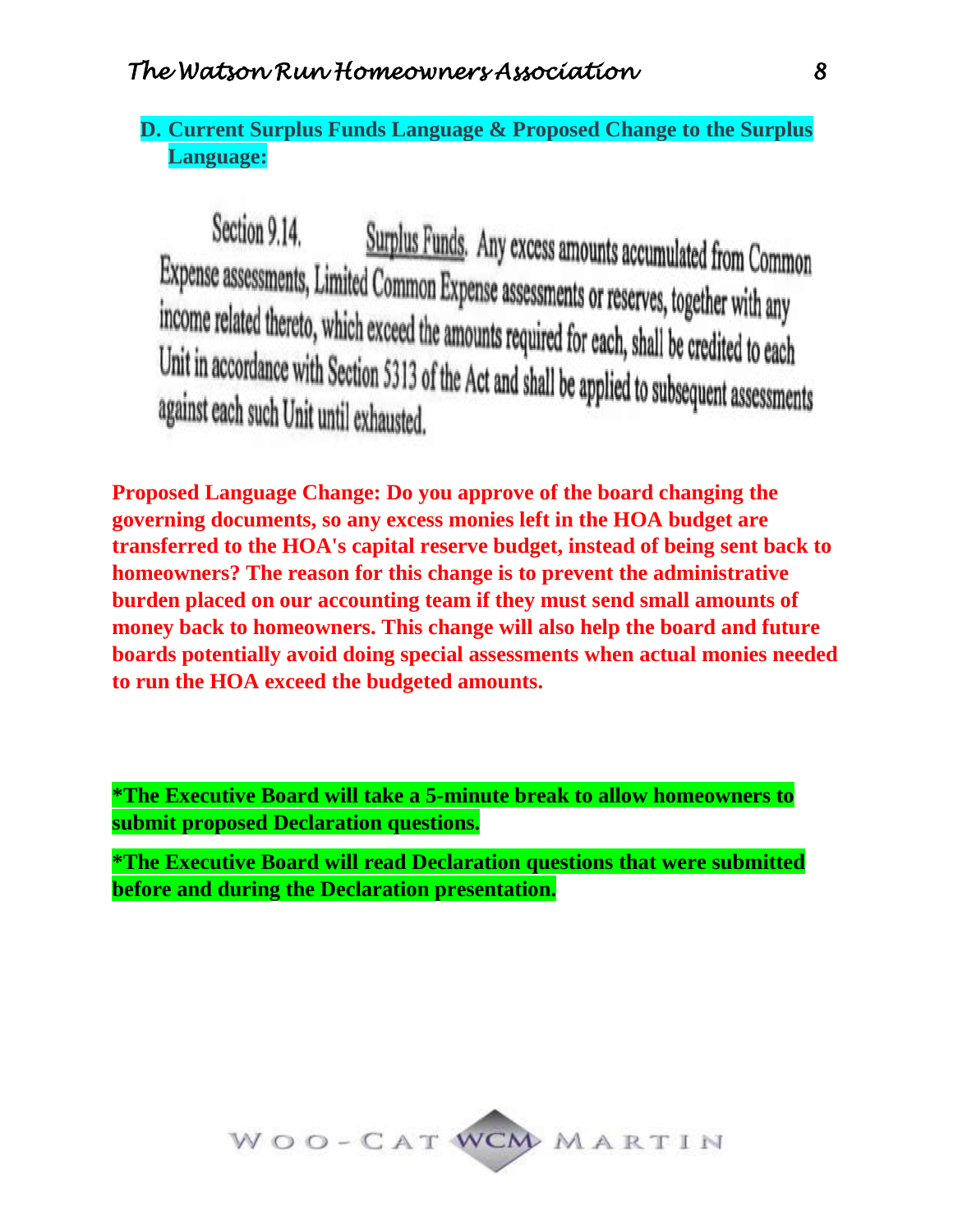#### **Item 8: Homeowner Submitted Questions & Comments as of October 31st**

- A. Could you please send a copy of the current budget for 2021 to all residents so they are able to compare line items from this year and the current proposed budget for 2022. Thank you
- B. Snow Removal: Our community is approximately 15 years old, and we are still paying independently for our snow removal of our streets. Isn't it about time the township take responsibility for plowing our streets as they do for all the other residential developments that surround Watson Run and throughout the township? The residents of WR pay township taxes just like other township residents however WR is taxed without equal representation for snow removal services. This behavior by the township must stop. Clearly, our snow removal budget would be reduced and still provide sidewalk and driveway removal by an independent contractor.
- C. Under Article 7 to reject a budget would need a vote of two-thirds of the residents in the community. Why not use the same qualifications as Article 5 and reject a budget by a simple majority (50% plus one) of the residents in the community? When reviewing the proposed 2022 budget it would be helpful to see the actual 2021 expenditures.
- D. The 2022 budget makes sense. I totally agree. GOOD JOB
- E. Homeowner seeks explanation of western boundary issue.
- F. Please provide a Berks Update